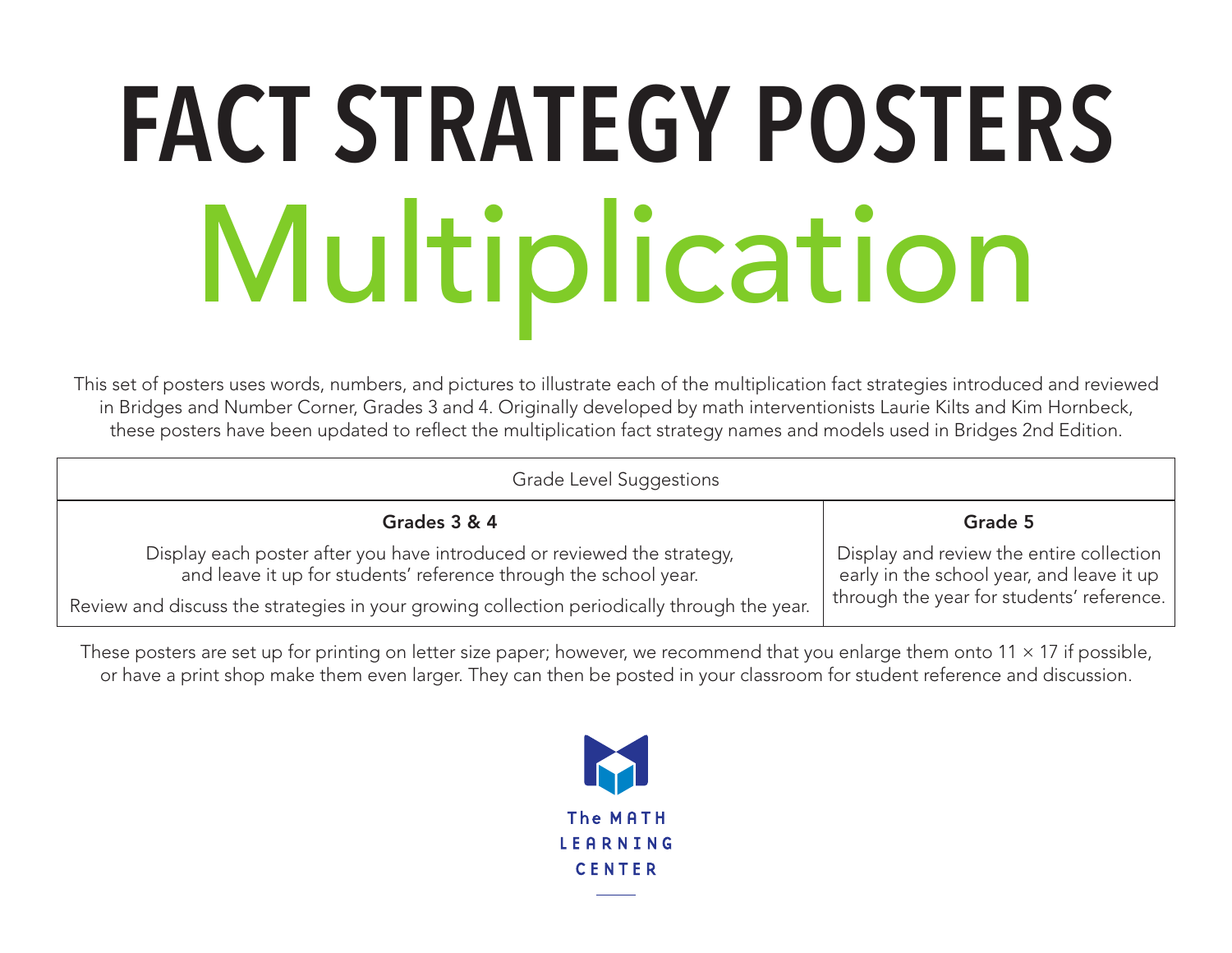

The *zero property of multiplication* says that the product of any number and 0 is 0.





*Zero groups of 3 equal 0. Five groups of 0 equal 0.*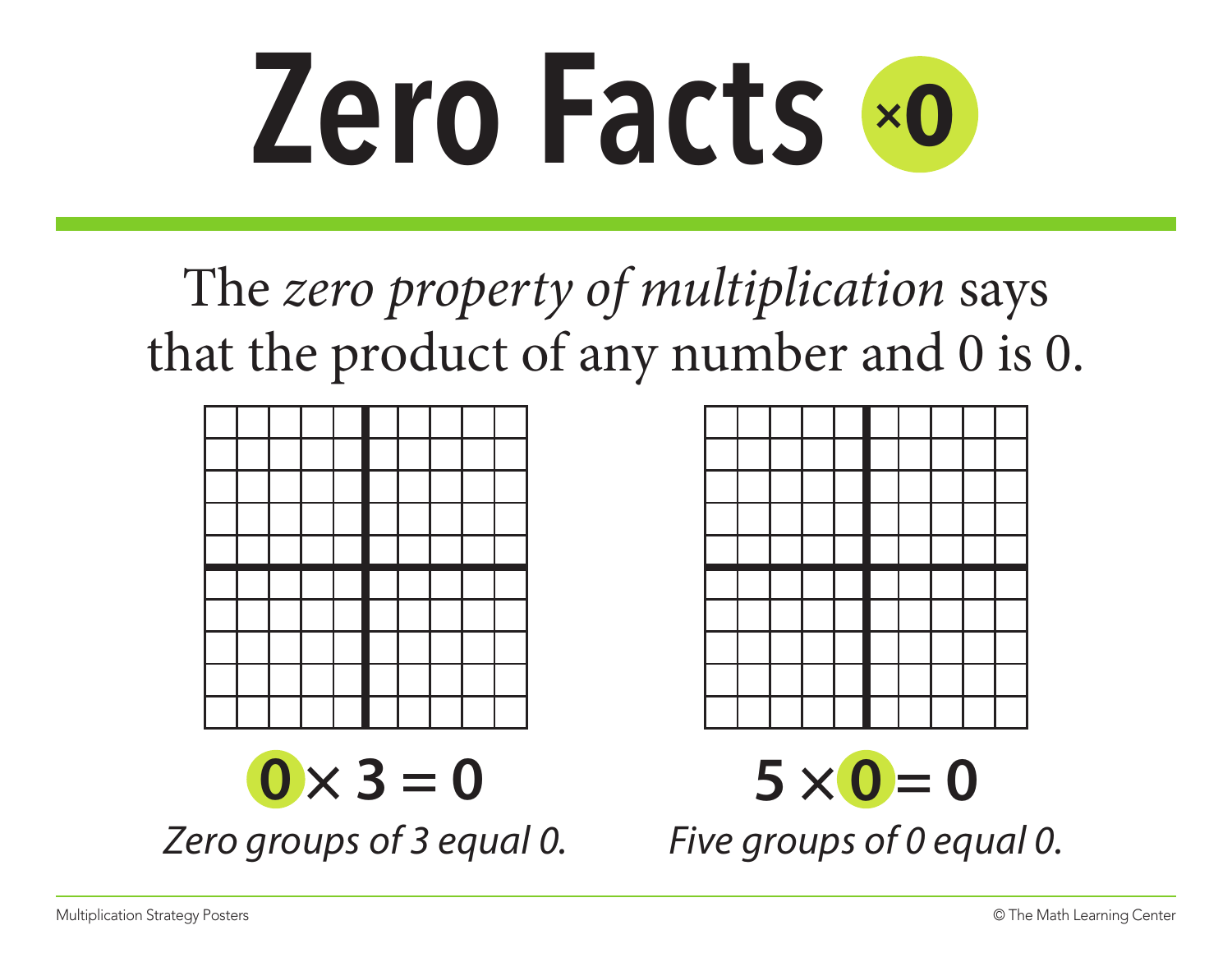

The *identity property of multiplication* says that the product of any number multiplied by 1 is that number.





 $8 \times 1 = 8$ 

*One group of 6 equals 6. Eight groups of 1 equal 8.*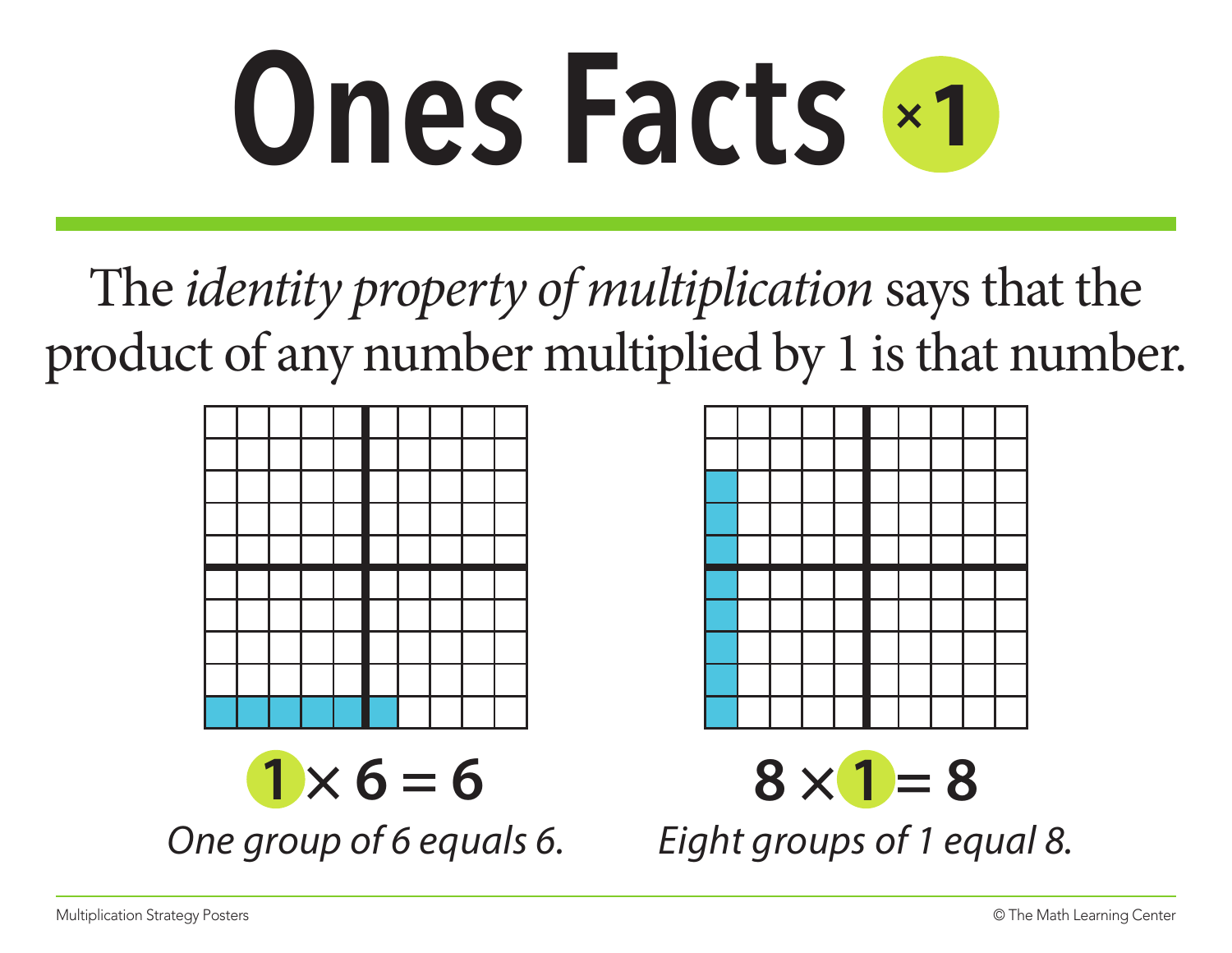## **Doubles Facts** <sup>×</sup>**<sup>2</sup>**

#### To multiply any number by 2, double it.



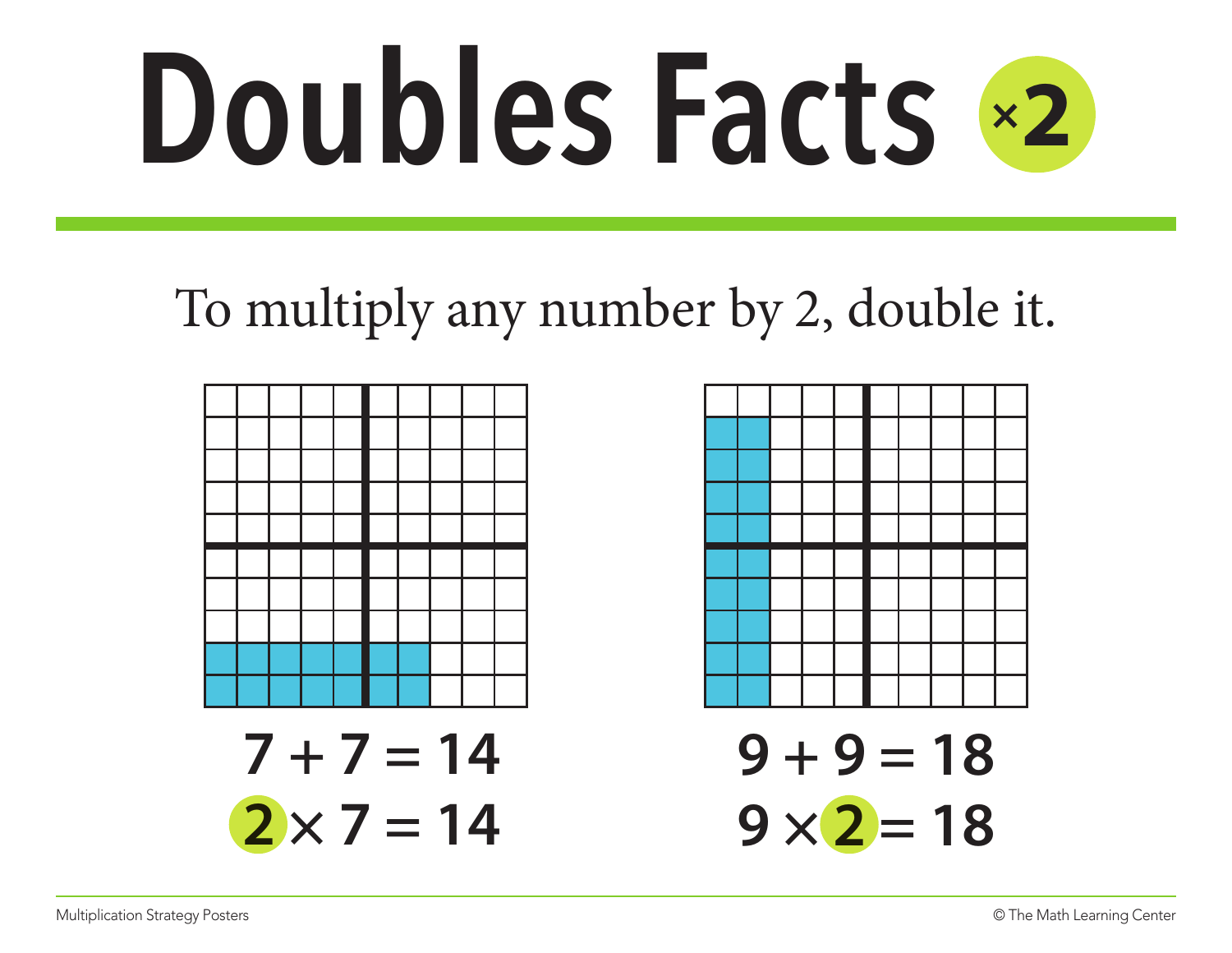### **Doubles Plus One Set Facts** ×**<sup>3</sup>**

#### To multiply any number by 3, double it and then add one more set of that number.



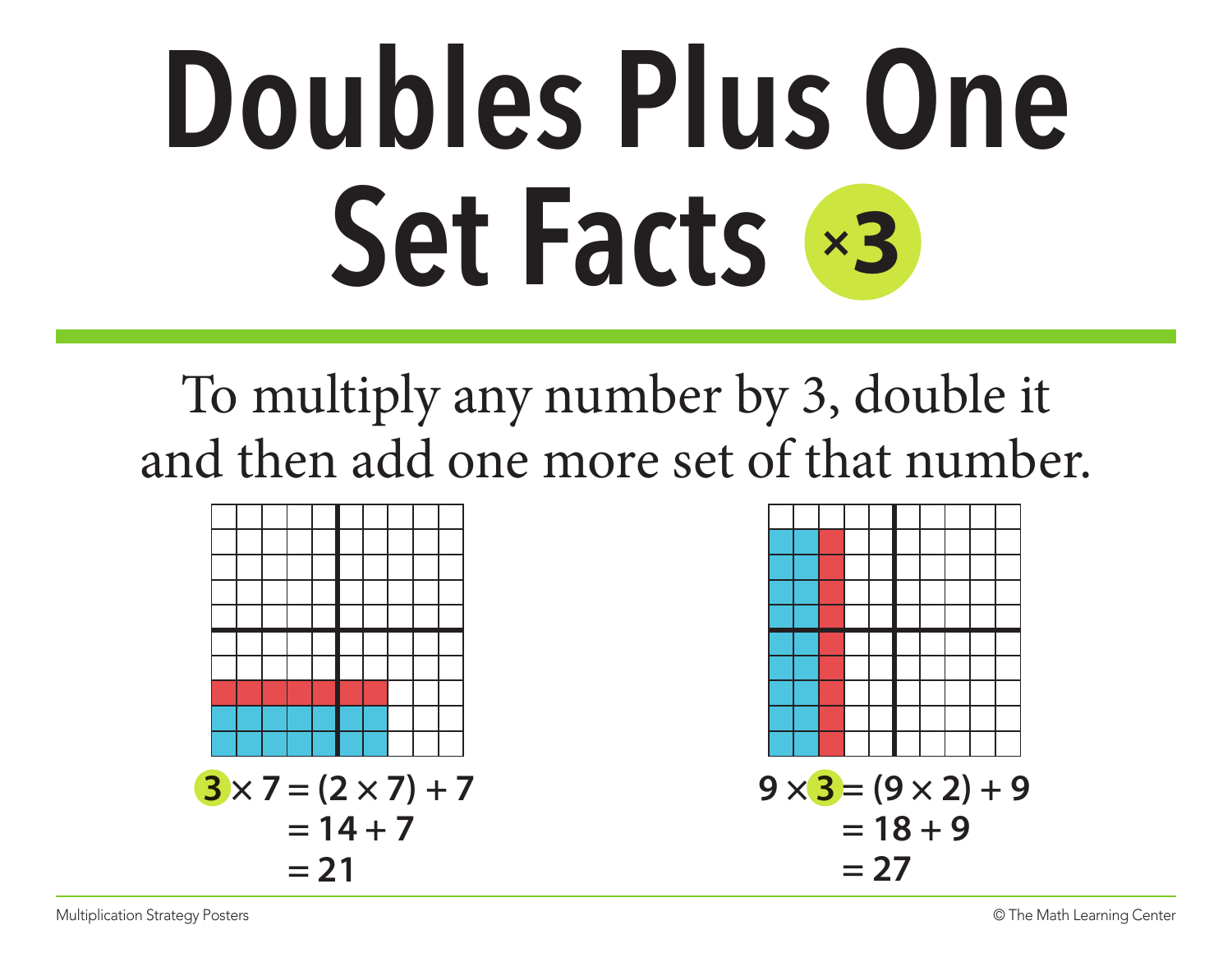#### **Double-Doubles Facts** ×**<sup>4</sup>**

To multiply any number by 4, double the number and then double that product.

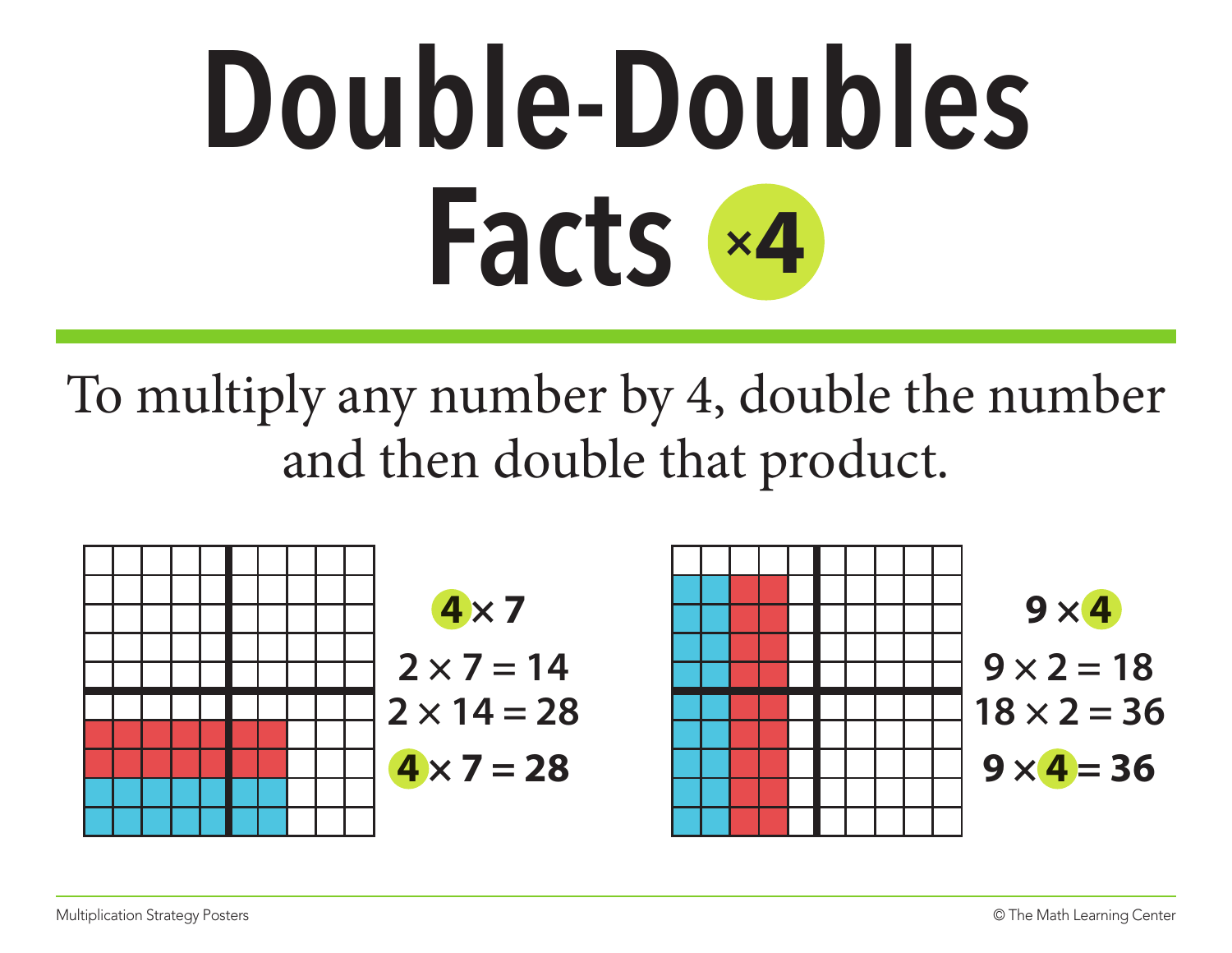# **Half-Tens Facts** <sup>×</sup>**<sup>5</sup>**

To multiply any number by 5, multiply it by 10 and then divide the result in half.

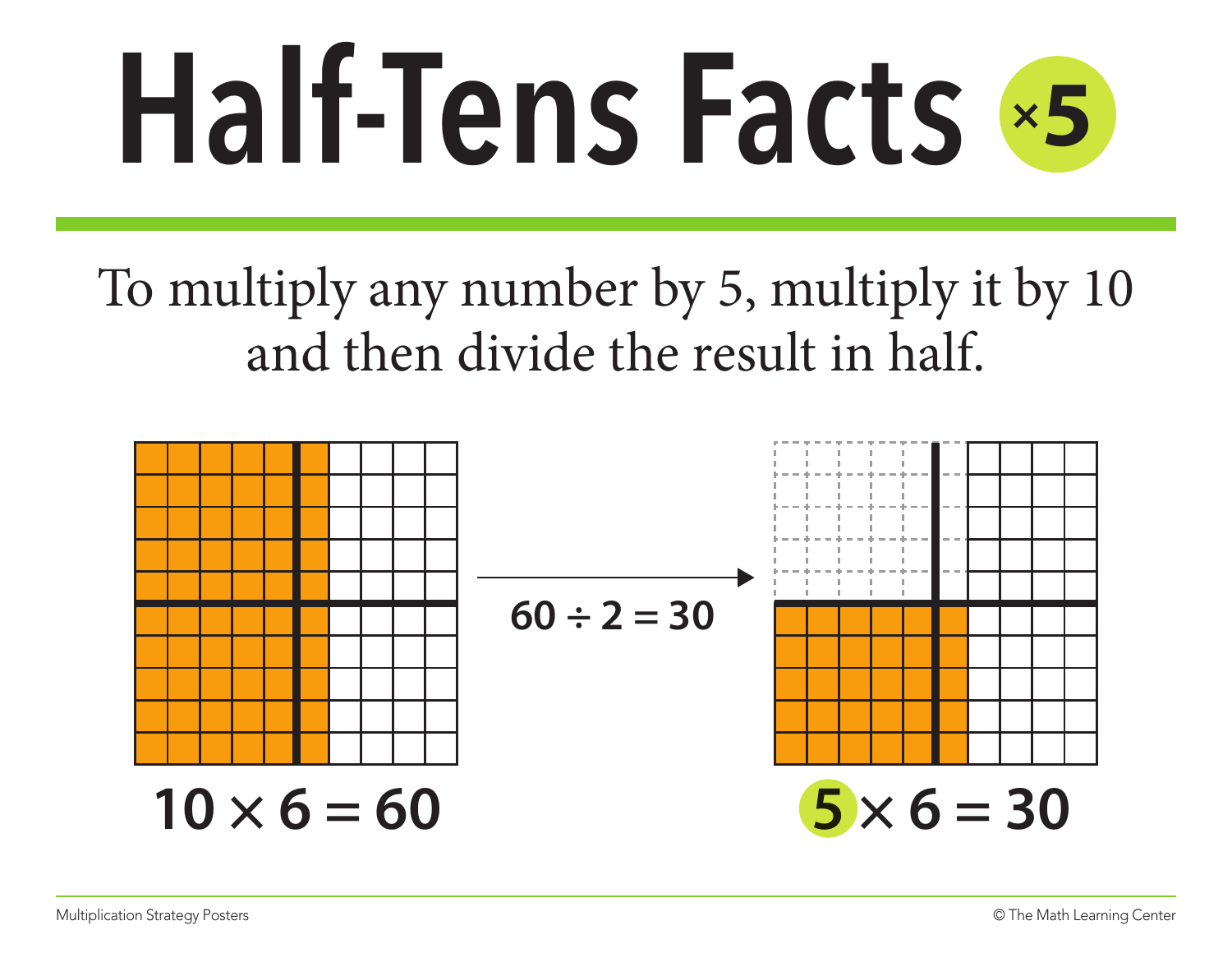### **Half-Tens Plus One Set Facts** ×**<sup>6</sup>**

To multiply any number by 6, multiply it by 5 and then add one more set of that number.



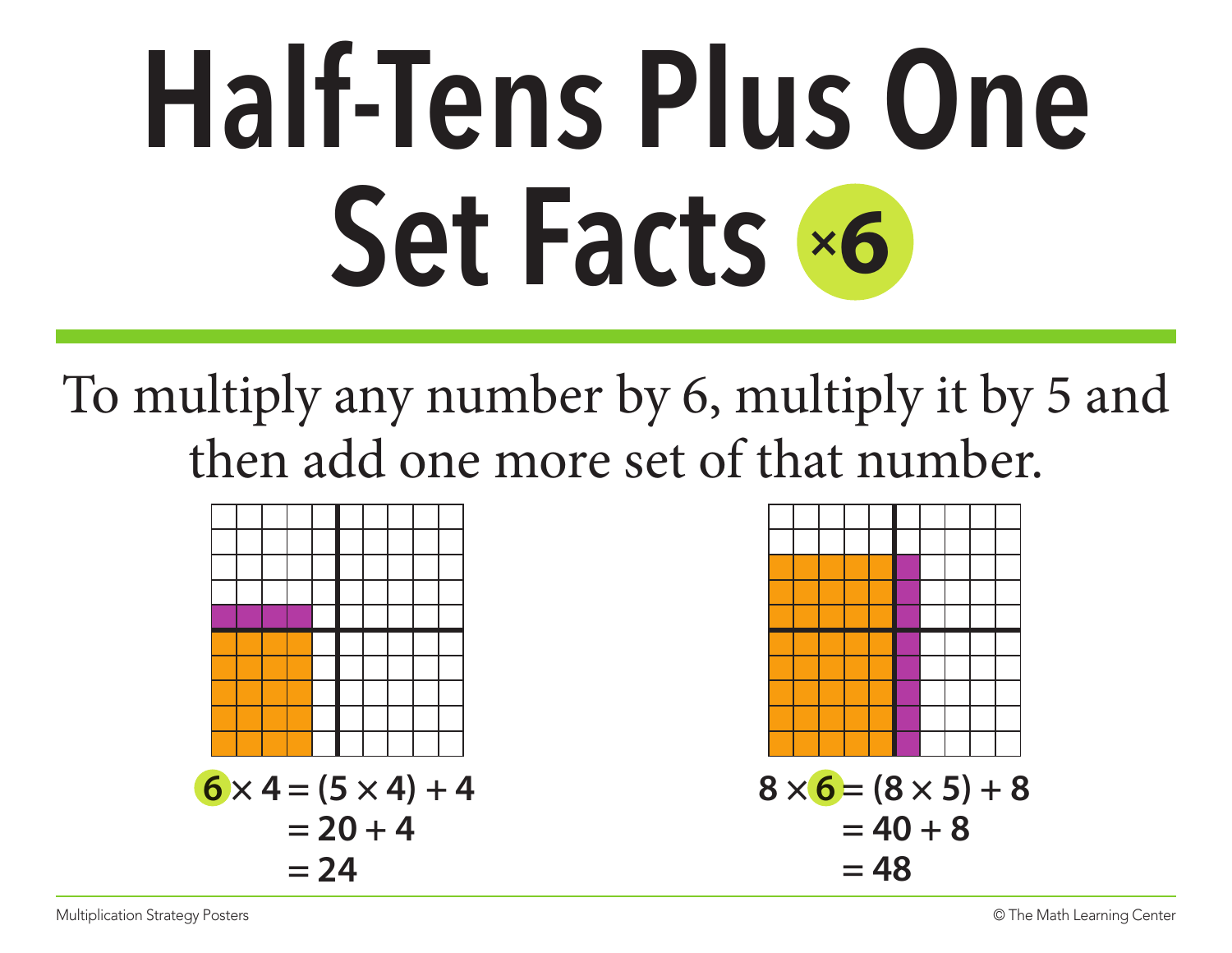#### **Double-Double Doubles Facts** ×**<sup>8</sup>**

To multiply any number by 8, double the number. Then double the product and finally, double that product.

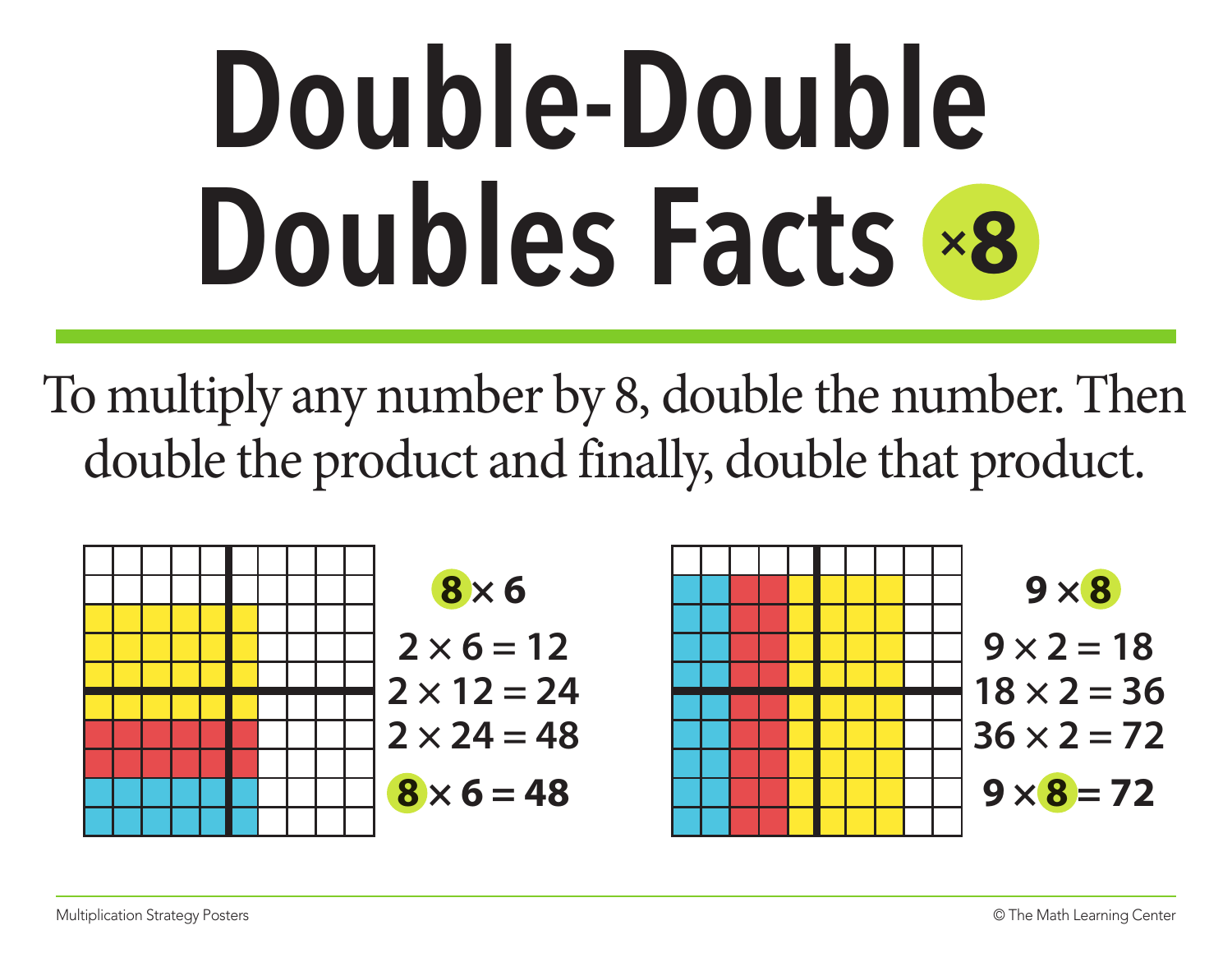#### **Tens Minus One Set Facts** ×**<sup>9</sup>**

To multiply any number by 9, multiply it by 10 and then subtract one set of that number.